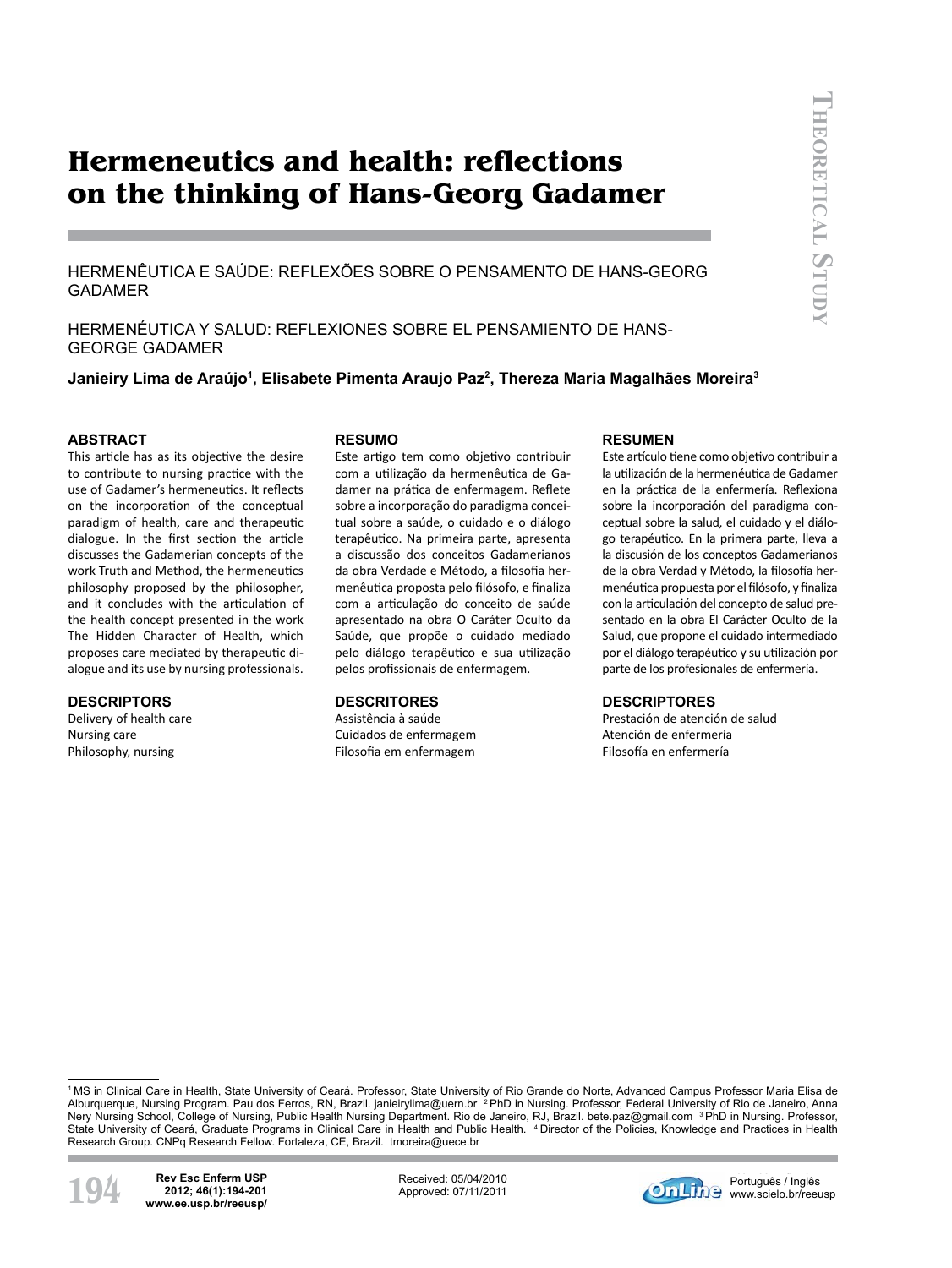

## **Introduction**

The hermeneutics or the *art of interpretation* represents an important strand of philosophical thinking and of human and social sciences in the 20<sup>th</sup> century. It presents itself as a methodological possibility to enhance mobility (movement) and epistemological attitude in research in the health and nursing fields. Hence, the art of understanding does not deal only with interpretation of texts, as hermeneutic studies are usually conceived. On the contrary, the process of understanding is present in the entire process of life experience in which written, spoken or symbolic language demonstrates aspects of human reality $(1)$ .

Etymologically, *interpreting* means judging intent, explaining or clarifying the meaning of each word, text or gesture<sup>(2)</sup>. Beyond this definition, hermeneutics has the meaning of something to reveal, to be discovered and also to unveil meanings hidden in a text or language. Its use

permits one to understand the human being, his/her world, and history, human existence itself. *Interpreting* is related to the human being's nature and is a creative task that influences human beings in their particular and also public scopes, in relationships the self establishes with another<sup>(3)</sup>.

Hermeneutics [in fact] starts as a procedure or technique used to interpret sacred and classic texts. Interpretation involves more than a philosophical investigation of the historical origins and meanings of words, it can be seen as an element in the process, the act or event of the understanding itself. (…) all understanding is interpretation, showing that hermeneutics is involved in all understanding acts (…) it is universal: what happens when we interpret a text is what happens when we seek to understand anything in our sociocultural world, be it the meaning of life or a more common interpretation of daily objects, ideas and situations<sup>(4)</sup>.

Hermeneutics has achieved expressiveness and recognition in modern times due to the contributions of the German philosopher Hans-Georg Gadamer (1900-2002) who was influenced by the thinking and work or Plato, Aristotle, Hegel, Husserl, Heidegger, and Nietzsche, among others<sup>(1,5)</sup>. In his philosophical hermeneutics, Gadamer is interested in the ethical and human. He states that the core of his discussion concerning *Truth and Method* lies in the rupture with the instrumental mind, strongly present in modernity, and in the need to elaborate more appropriate methodologies for different objects in the face of an authentic dialog<sup>(5)</sup>.

## **Gadamer's PHILOSOPHICAL HERMENEUTICS**

Gadamer is considered an intellectual of broad thinking; the central idea of his writings is that all understanding, or

...Gadamer is interested in the ethical and human. He states that the core of his discussion concerning Truth and Method lies in the rupture with the instrumental mind, strongly present in modernity, and in the need to elaborate more appropriate methodologies for different objects in the face of an authentic dialog.

acts of understanding, is essentially processed from dialog and that is in light of a deep study concerning the reality in which we acquire knowledge, while its practical applicability, the praxis, occurs by a experiential historical process $(4,6)$ .

The philosopher is not concerned in asking what the conditions of possibility of knowledge are; he is not concerned to determine which method he will follow to achieve such knowledge. What matters is to ask what happens when one understands something, because this act of understanding arises as an event of determination of truth(7). *Gadamer's philosophical proposition is not based on destroying the validity of the scientific method but on justifying the view that the art of dialog is more appropriate than the technique of dissecting themes and problems*  when philosophizing<sup>(5)</sup>.

In the 1960s, he published his masterpiece *Truth and Method*, *fundamental features of a philosophical herme-*

> *neutics* in which he consolidates his critique of the experience of searching for the truth and establishment of a scientific criterion. His ideas are presented in three modes: (1) the experience of art as a path and way of being for hermeneutics; (2) the understanding as a basis-category of discussions of historical sciences of the mind, as when Gadamer analyzes hermeneutics from the perspective of Schleiermacher, who classified it as an ancillary discipline subordinate to dialectics, from the historicism and historical conscious of Dilthey and the phenomenology of Husserl and Heidegger, who introduce the guideline of *hermeneutics of facticity*; and (3) the development of the philosophy of language as human experience toward the construction of thought $(7)$ .

Hence, for Gadamer, hermeneutics

(…) in the face of the incomprehensible challenge and through it is brought to the path of questioning and required to understand. Therein lies not in any way a previously established

enthronement of everything that is meaningful. On the contrary, this is much more a response to the challenge of the ever-renewing not being able to understand something that shows itself as something startlingly other, alien, obscure – and perhaps something deep that we need to understand<sup>(8)</sup>.

The effort of hermeneutics consists in *clarifying what we want to say when we talk to each other and what we would like to show to each other – so we learn by our*selves when we talk to each other<sup>(8)</sup>. It thus consists of unveiling the meaning of the written or spoken word, but which is processed in a singular manner in dialog and in the construction of language.

Gadamer was influenced by his professor, Martin Heidegger, who sought to explain the meaning of the being we all are, or as he calls it, *Dasein*. Daisen is in its existence the only being who can question, question the meaning of

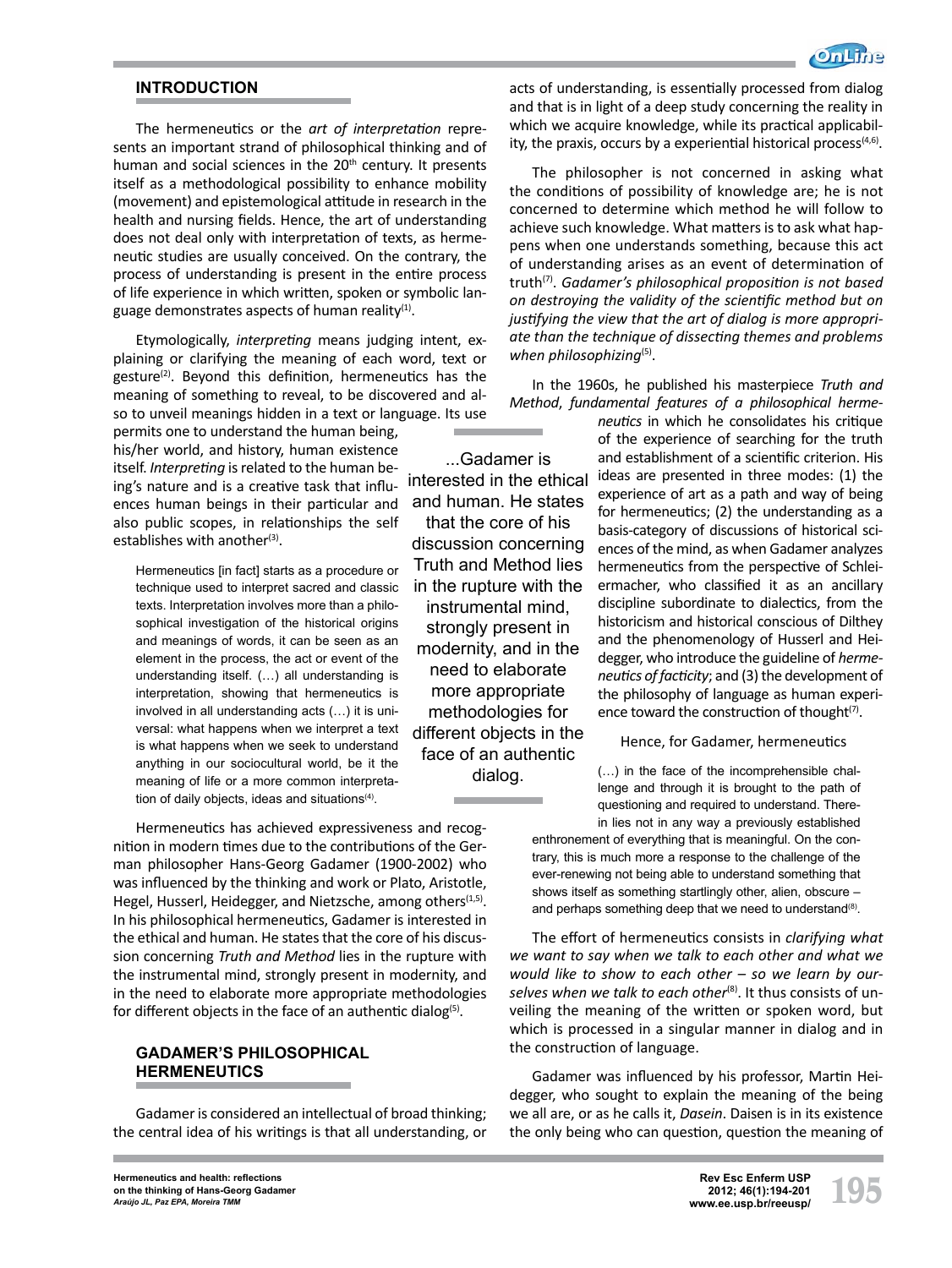

oneself, and understand a search about oneself. Heidegger used to say that *Existing* is interpreting and more than that, a previous understanding of oneself also belongs to being. Hence, we are interpretation and understanding in the world of existence and experience in the world.

From Gadamer's encounter with Heidegger's philosophy, we perceive the mutual interest in Aristotle's philosophy. For Heidegger, Aristotle precedes the discussion concerning *Being* and anticipates the perspective given by Husserl's phenomenology. In this context, (…) *is not so much about a return to Aristotle's philosophy, but rather a journey through him*(8). Therefore, the *Being* is *what lies before us*. It is in the essence of the *being*, that which is not an *entity*, that truth is revealed and clarified.

The being is understood or conceived or thought of. (…) S/he is spoken, that is, it is how one talks about it. (…) Everything designates language and what language says. (…) The logic of tradition [that] is transformed in vitality of a reality connected to the world of life. This logic comes to us as language<sup>(9)</sup>.

But what would be language in this sense? Why is it essential that we live in constant dialog with each other, with the objective to understand ourselves and our relationship with the world? In response, Gadamer goes beyond Heidegger's interpretation and states that<sup>(8)</sup>:

The language of philosophy and its conceptualization belong everywhere to the vital connection of language respectively spoken. Hence, this language takes part in the role that language in general performs while accessing the world. (…) Language, while language, is veiled because it always has intent each time. Language is only true when there is dialog, that is, interaction, and it is in fact mysterious how it is as a working process. Interaction is our vital situation and being in sync with the interaction is a task for each of us.

Therefore, the phenomenon's interpretative act occurs when the human being seeks in his/her daily life to understand him/herself, also in the relationships established with another, in a movement consisting of construction of subjectivity and inter-subjectivity. Concerning this understanding of one with oneself, and one with another, Gadamer indicates *that even in another and among a diversity, one can experience a type of encounter with oneself. The task of learning to recognize what is common in another and in otherness becomes more urgent than ever* (9). Hence,

(…) we do not seek dialog only to understand other people better. On the contrary, we are ourselves much more threatened by the rigidity of our concepts when we want to say something and when we seek acceptance in another. (…) The problem does not lie in not understanding another, but in not understanding ourselves. We need it when we try to understand another, we make the hermeneutic experience that we need to breakdown resistance in ourselves, if we want to listen to another while they are another. This is certainly a radical and essential determination of the entire human existence and it dominates even our so-called self-understanding<sup>(8)</sup>.

The notion of understanding is central to the development of Gadamer's hermeneutics, while such an epistemological attitude is not limited to the behavior of objectification in the face of a given object. Understanding is a movement of belonging, of the subject to the being of what is understood $(7)$ . In the hermeneutic philosophy, data assumes another definition. When being asked what data was, Gadamer stated that *only who does not answer to what one can measure and open up to this question will know what hermeneutic philosophy is*(10)*.*

From the hermeneutic perspective, reading is interpretation, looking at is interpretation, thinking is interpretation, touching is interpretation, feeling is interpretation; hence, these are aspects of the human understanding concerning the world, science, and philosophy – concerning our existential and social life. At this point, language assumes the role of giving fundamental meaning to the set of interior history of thought. In its essence resides the enigma of the denomination and meaning of a name. From this perspective, word and thing seem, at a first view, united one to another in an indissoluble manner, but they are not $(8)$ .

The best word chosen has the function of triggering speech, which in turn has the purpose of enabling dialog, that is, understanding. The words have their own familiarity and obviousness. They evoke something as a name, which designates a *call*<sup>(8)</sup>.

(...) to perform its signification, a word needs to be understood; and when it comes to meet us in the context of discourse, it serves as an agreement in relation to what is not only a word that says. (…) The true of what is said is not what the word aimed to but the disclosure of what was found in the discourse. (…) What is mysterious in language is the fact it allows one to see, so that something is presented (something close) of what I called *the truth of the word*<sup>(8)</sup>.

In this context, philosophical hermeneutics refers to interpretative processes of possible understandings concerning human experience, contained in the word, in language, in tradition and daily routine. This 'understanding' occurs within dialog among individuals, of the self with itself (subjectivity) and the self with another (intersubjectivity), that is, in the joint pre-ordinated growth of socio-cultural relationships among individuals in linguistic coexistence (dialog). It is in dialog that the *self* is constantly confronted with *another*, the diverse, the foreign, the new. This communicational confrontation precisely occurs

(...) Because we are not any people who are in any place, but we are ourselves what we are, it makes us, for the first time, effectively aware of who we are and of what may happen to us<sup>(9)</sup>.

Hermeneutics is not a methodology exclusive to the human sciences but an attempt to understand what is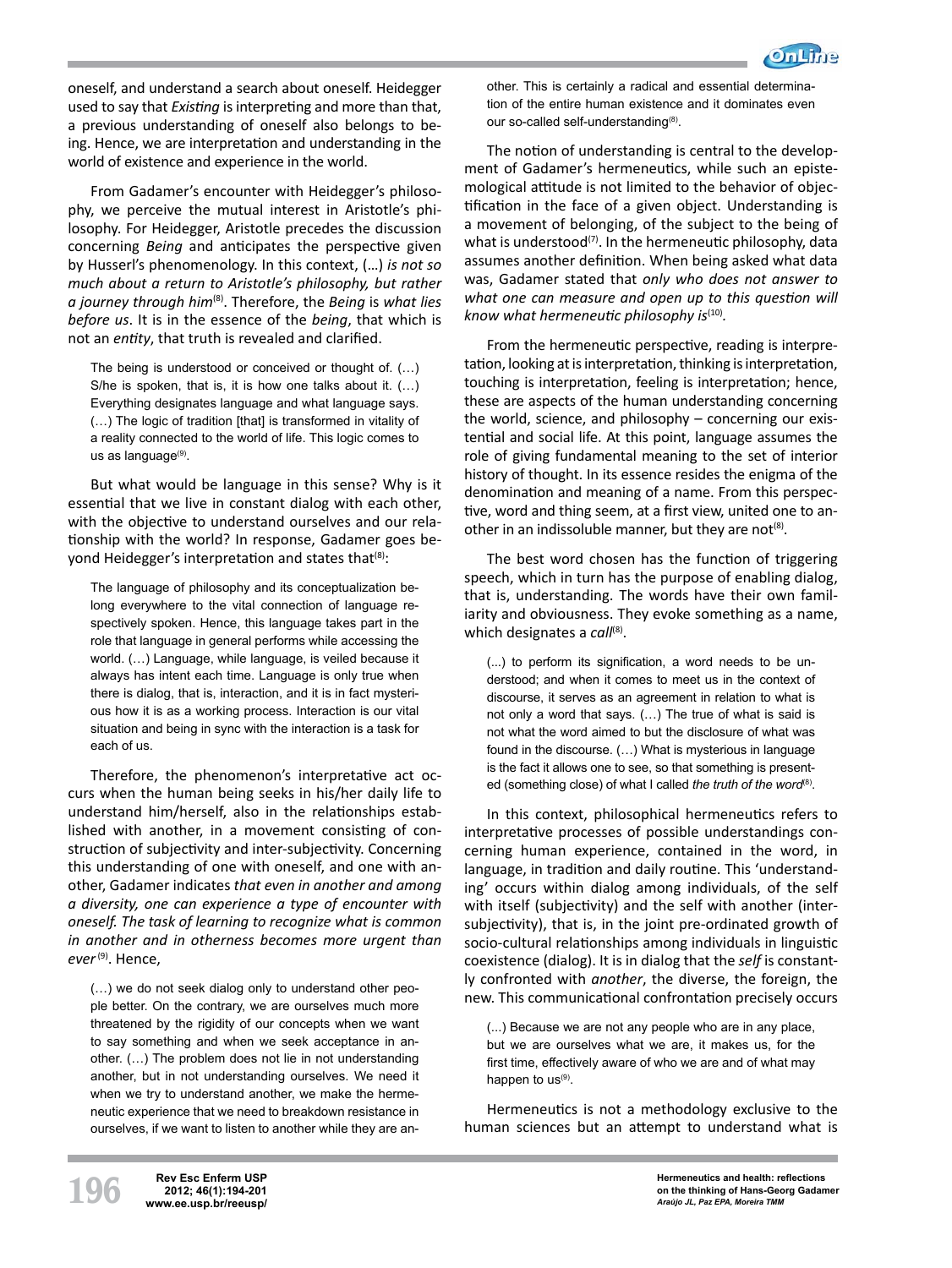

truly human science beyond its methodological self-consciousness, what connects us to the totality of our human experience<sup>(7)</sup>. To better clarify it, we have that:

Hermeneutics is the art of understanding. It seems especially difficult to understand the problems of hermeneutics, at least as unclear concepts of science, criticism, and reflection dominate the discussion. That is because we live in a time in which science increasingly dominates nature and guides the administration of human co-existence, and this pride of our civilization, which tirelessly corrects a lack of success and constantly produces new tasks of scientific investigation where progress, planning and removal of damage is based on, and develops the power of a true blindness. In the hardening of this path toward a progressive configuration of the world through science, a system is perpetuated in which the individual's practical awareness either blindly and resignedly submits itself or rebels against, and it means, no less blindly(11).

Hermeneutics is not non-methodical or anti-methodical. It works from another methodological perspective, apart from scientific methodology<sup>(8)</sup>. A critique of the instrumental mind of modernity resides in the basis of its thought. However, the philosopher is not opposed to knowledge of natural sciences; this is a false interpretation of his thinking; Gadamer respects modern science. The fact is that scientific research has its limitations because the *[scientific] method is not unique and universal, nor is it one of knowledge, or of truth*<sup>(5)</sup>.

The concepts of philosophy $(7,11-12)$  connected to the hermeneutic understanding of reality are: Comprehension and understanding; The logic of question and answer (seen in an interactive process); Reestablishment of tradition, authority and preconception (in regard to the prereflective involvement concerning human phenomena); Effective historical awareness (or effectual history); Temporality (comprehension problems occur in the attempt to understand the past based on the present because time is not chronological, but experienced): Fusion of horizons (in the attempt to dialogically unite perspectives or views of the world) and the concepts of health, disease, care and treatment, discussed in texts under the title *The hidden nature of health*<sup>(12)</sup>.

Comprehension, in principle, means individuals understand each other. From the hermeneutic perspective, human beings, most of the time, understand each other or make an internal and relational movement (mobility) with another, seeking acts of understanding or consensual agreements. *It is not understanding and interpreting but also applying [since] understanding oneself is part of the hermeneutic process*<sup>(5)</sup>.

The interpreter understands meanings based on his/her own comprehension, pre-structure; the interpreter belongs to a certain field of knowledge and culture. S/he did not arrive empty, s/he came with experiences, and conditioned by the historical being s/he is. The interpreter addresses

the text with his/her preconceptions, prejudice, questions and assumptions, and a perfect dialog, called the fusion of horizons, occurs between the interpreter and the work<sup>(13)</sup>.

Strangeness is required for one to reach understanding, that is, understanding occurs based on the onset of a disorder, which is concretized in a question that assume openness, but also a delimitation<sup> $(7)$ </sup>. Hence, the way to understanding begins with the exercise of denial, strangeness (from whom wants to know) because the words and speeches say much more than what is in the appearance of what is said. The one who interprets needs to take into account the contextualized individualities of linguistic manifestations, that is, the puzzle that is hidden in the construction of thought and which is materialized through language and dialog.

The rule of hermeneutics is the experience of asking, since if we want to clarify our understanding, the paths of knowledge will be found in the essence of question. *To ask, one needs to want to know, that is, be aware that one does not know(*7). Therefore, questions takes the lead, built on thinking, on the restlessness of wanting to understand, the art of asking is open to dialog, to meeting with another, in the search for what is common to all of us, understanding.

In relation to the logic of question and answer, we find that the precedent of hermeneutic is based on the experience of asking. The concept of questioning is the key to hermeneutic philosophies; the question should make sense, be relevant, a meaning that refers to the guidance of assumptions about potential answers. *The meaning (direction) of asking consists of making open what is asked in its questionability. It [the meaning] has to be put on hold*  so that pros and cons are balanced<sup>(7)</sup>.

Still, in this path of understanding human thought (subjectivity and inter-subjectivity), the German philosopher readdresses issues in his work in which he proposes re-establishing tradition, authority and preconception. Based on these concepts, Gadamer<sup>(7)</sup> constructs his critique of modern thinking and demystifies pejorative interpretations of what these propositions are.

Thus, authority can be seen as opposed to reason and freedom. It has nothing to do with blind obedience to commands, but rather to knowledge and recognition of these commands, mediated by the pedagogical process. Having authority over something means to have knowledge, and this knowledge is reached and recognized in tradition. One cannot forget that we are part of what we want to understand and there is no single path to truth. The hermeneutic tradition rejects the unitary world of knowledge. What we have are truths, differentiated aspects of the same reality, constructed based on authority and tradition<sup>(7)</sup>.

The word tradition comes from Latin *traditio* whose verb *tradere* means *given in* or *hand over* and refers to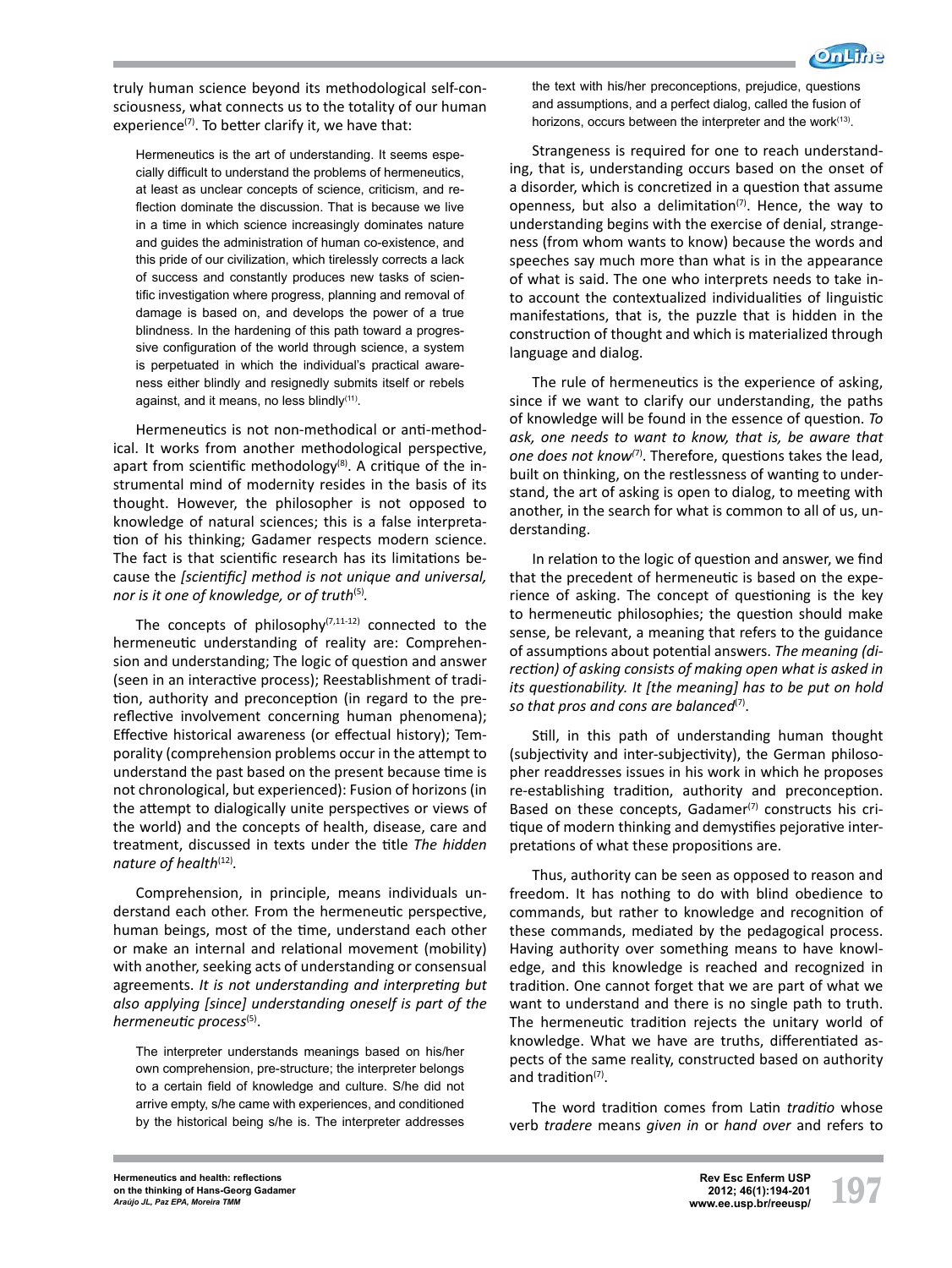

the process of passing on something, some teaching, a gerational movement. Tradition goes beyond the rational basis and in large part determines our institutions and attitudes. Its rehabilitation is justified because it is an important notion of social and cultural theory. It keeps the activity of transmitting knowledge, tradition. Accordingly, it is a vital force embedded in the culture of men and the transmission of knowledge from generation to generation is a reflective action, for tradition is language and we can never escape from it, since we are always there.

Discussing the concepts of tradition, preconception and authority from Gadamer's perspective:

Tradición e autoridad son dos categorías inherentes a la conciencia da la experiencia humana en cuanto ella es sorprendida por la razón en su dinamismo completo, encarnado e histórico. La descalificación sumaria de ambas as categorías prevalece allí donde un afán metódico apriorístico se instaura como un cualificador del análisis de la experiencia humana. La a-historicidad y el espíritu de ruptura del la filosofía del Cogito epistemológico halla su ocasión en factores contextuales no siempre examinados en cuanto tales, pero se determina desde o presupuesto de constituir el sistema completo y autónomo del saber. Se busca una clave de seguridad analítica, no tanto para comprender las cosas misma, sino para descartar los significados que impiden un control del conjunto de la experiencia, bajo el axioma de que sólo se conoce lo que se produce. (...) Gadamer coloca su empeño teórico en las experiencias antropológicas básicas que preforman ulteriores aproximaciones epistemológicas y regulaciones de la vida práctica, sin prescindir del estatuto *previo e fundamenta* de la cuestión del ser que cualifica a todo intento filosófico (...) La pré-compréncion práctica do Dasein, en lugar de ser recolectada en su integridad y llevada a su instancia auto-consciente, más bien si encierra sobre alguna de sus posibilidades derivadas, circunstancialmente más plausible: p.e., como subjetividad, vitalidad, psiquismo asociativo, emotividad, etc<sup>(14)</sup>.

Herein lies the basis of Gadamer's critique of instrumental human reason: overcoming all harm or prejudice of modern life manifests itself as harm or prejudice against the experience. Reviewing it opens up a path to appropriate understanding in the essence of our being, that is, of our historical consciousness given the reality experienced, on the grounds of culture and tradition $(14)$ .

When Gadamer<sup> $(7)$ </sup> proposes the existence of effective historical consciousness, he argues that understanding is essentially historical: it always occurs against a backdrop of previous historical understandings and involvements. He considers understanding acts to be *effective* because these influence our own existence. This term is used to demonstrate that historical consciousness always exists as an effect of the past on the present, reflecting on the future. Concerning the present, he states that *this* now *is not just a point in time in the continuous sequence of nows that follow each other. On the contrary, it contains its past*  and its future<sup>(9)</sup>.

It is possible through hermeneutics to realize the possibilities of understanding human finitude based on the sciences of the mind, having the responsibility to place the end of it in the locus of the existential context of communication to seek its understanding<sup>(15)</sup>. Hence, historical consciousness is present in an interpretative process concerning something experienced in human life, which leads us to understand that there will always be an unveiled truth; the past influence the present and reflects on the future, the temporality of living and existing.

In regard to temporality, he points out that such a concept does not lead us to think about changes in human life as something chronologically determined, but as changes that take place in the time lived, relational and interactive with human experience, a union of perspectives or horizons of life<sup>(7)</sup>.

The horizon is not fixed. When we apply it to mind, we can talk about the limitation of horizons, of the likely expansion of horizons, of opening new horizons. It assumes the encounter of different ways of seeing the world, a result of the process of acculturation mediated by the use of language and tradition. It suggests that the perspective of the horizon lead us to enlarge our view of the world and of things in the world $(7)$ .

To have a horizon is to have a perspective of the view concerning the world experienced. This view leads us to the use of language, thus, a horizon can be placed in a meeting with another horizon, in a fusion process, that is, of linguistic arrangements. Therefore, all understanding of the present occurs based on a horizon interconnected with the past, envisioning a future. This is the character of the transition in itself: the different ways of looking at the world are composed of past, present and future.

# **THE CONCEPTION OF HEALTH AND CARE ACCORDING TO GADAMER'S APPROACH**

In his work entitled *The Enigmatic Character of Health*, Gadamer $(12)$  discusses how hermeneutic thinking brings important contributions to the field of the production of knowledge in the field of health sciences. This discussion is one of the concerns in the current world, in which modern science and its biotechnological advancements have two faces: one face is positive, perceived by the advancement in production and scientific discoveries in the field of problems and health care, and the other face represents negativity, which reduces knowledge in health to simple measurable variables and care of human beings to physiopathological aspects. For Gadamer, (…) *the matter is to achieve balance between the ability to do, want and responsible practice that consists of care in health*<sup>(12)</sup>.

Hence, conceptual understanding concerning health makes us think about the care practices of health professionals, among them, nursing care $(12)$ .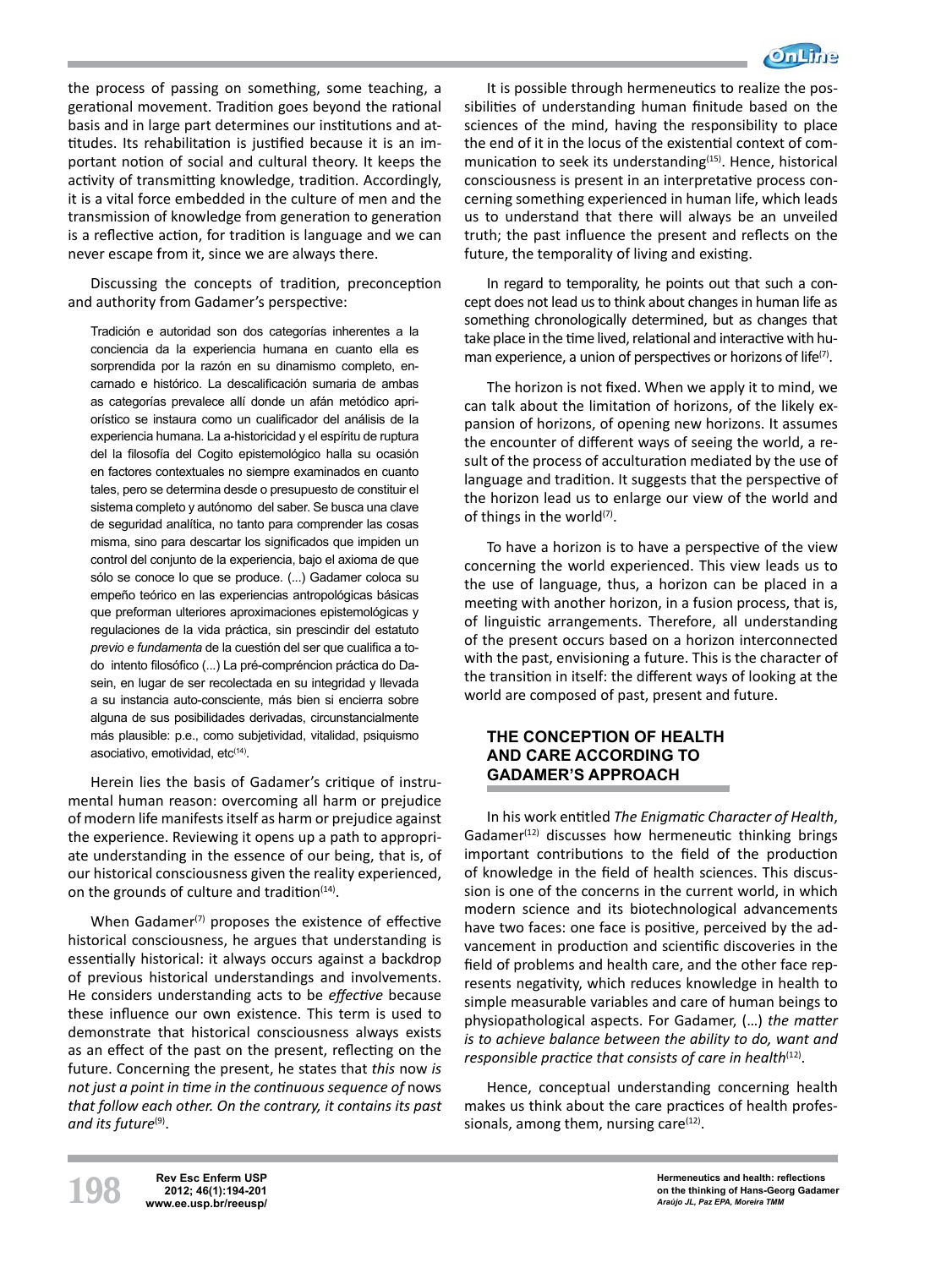For the philosopher, the act of care involves the ability to do, want and responsible practice $(12)$ . In these three circumstances reside the possibilities and limits of our decisions concerning evaluation, planning, and the execution of integral health care. To better understand what health is, Gadamer states it is associated with a state of balance. Hence,

Balance is like the absence of gravity since weights compensate for each other. Disturbance of balance can only be overridden by a counterweight. But with every attempt to compensate a disturbance with a counterweight, there is a threat to a new reverse loss of balance. [Hence], (…) the maintenance of balance is a very instructive model (…) that shows there is danger in every intervention. There is always the threat of doing too much. (…) [Health] (…) it is the rhythm of life, a continuous process in which balance always stabilizes<sup>(12)</sup>.

Health depends on many factors. At the end of the search for re-establishing balance and harmony, one finds not only health, but also the reintroduction of the patient into his/her former position in everyday life. This is what we look for when a more appropriate treatment is developed mediated by therapeutic dialogue, one's *full recovery*, the extent of which is not only the result of the competence of health professionals. The person in a state of unbalance (illness) also needs to act toward recovery $(12)$ .

Based on this concept, illness would be the expression of disturbance to the state of balance, leading individuals to seek measures to correct it, such as, for example, seeking the help of a physician or nurse from a health service. The discourse of care practice with Gadamer's bias indicates that the health of people reflects moments of balance and unbalance. Becoming healthy is then returning to vital ways that lead in themselves to recovery $(12)$ .

If balance is disturbed there is suffering manifested as disease or injury in the biological or social body. For the philosopher, we are not always healthy and not always ill. The mechanism of existence favors one or another state, which will determine our vitality in the face of life.

Health is presented as a state of balance and, as such, something based on the experience of the 'being' in the face of the world of life, which is his/her everyday life, constructed from which elements are brought by culture, inter-subjectivity and language. This way of being in the world brings to health professionals the possibility of opening up new conceptual horizons concerning health and care, moving toward the understanding of individuals in the face of complex manifestations of their healthdisease continuum(5).

It is this openness to a new conceptual understanding concerning unbalanced health and disease that will allow the construction of care that differs from knowledge in biomedicine, because this openness is directed to another, based on a common space, which is the care routine. Hence, concepts such as balance, harmony, dialogue, and integrality will be valued to facilitate understanding health and constructing therapeutic care projects consonant with the heath needs of individuals and collectives<sup>(5,12)</sup>.

Accordingly, care is something present in the operational reality of health services, since it can be assumed in its different aspects, that is, in the promotion, protection, maintenance and rehabilitation of individual and collective health and should be processed in the rhythm of life.

Care primarily indicates the need to converge on diagnosis, more appropriate treatment, dialogue and the collaboration of users in this existential moment, which is the experience of disease. Herein consists therapeutic dialogue, not only a dialogue centered on human intersubjectivity, but also the linguistic meeting required to understand one another $(12)$ .

Therapeutic dialogue goes beyond its specificities by having an objective to be achieved and because it occurs between the *self* and *another*, who have roles to play: the health professionals and the human being experiencing the situation of being ill. Therapeutic dialogue assumes a primary purpose, which is the surveillance of health to obtain the effectiveness of health care. What one seeks in the dialogical meeting is to re-establish one's lost balance in health, the being who experiences a moment of disturbance in his/her world of life<sup>(12)</sup>.

Therapeutic dialogue renders decision-making shared in regard to treatment more appropriate to the situation experienced at the time. The situation that requires intervention involves an individual who experiences disharmony in their health, which is expressed as a disorder, a disease. The health care centered on therapeutic dialogue considers the patient's existential experience given his/her condition. In this dialogical encounter between professional and client, the therapist's knowledge will guide therapeutic decisions appropriate to the rhythm of healthy life for human beings, toward recovery of harmony, that is health, enabling individuals to resume routine tasks $(12)$ .

From the statement that health cannot be measured emerges a discussion of the precepts of modern science, which sees disease as the center of biomedical care<sup>(12)</sup>. On the contrary, health is linked to the individual being, in an existential and subjective perspective of human experience in the face of the world of life, where disease is manifested as a disturbance. Such situations of experiencing disease are individualized and unique, thus requiring that the *art* of healing goes beyond the biological dimension of the act of instrumental care.

## **FINAL CONSIDERATIONS**

The health care of individuals or population groups requires attitudes of co-responsibility among the diverse actors involved (health professionals, in particular, nurses, users, families, community). Every treatment starts with

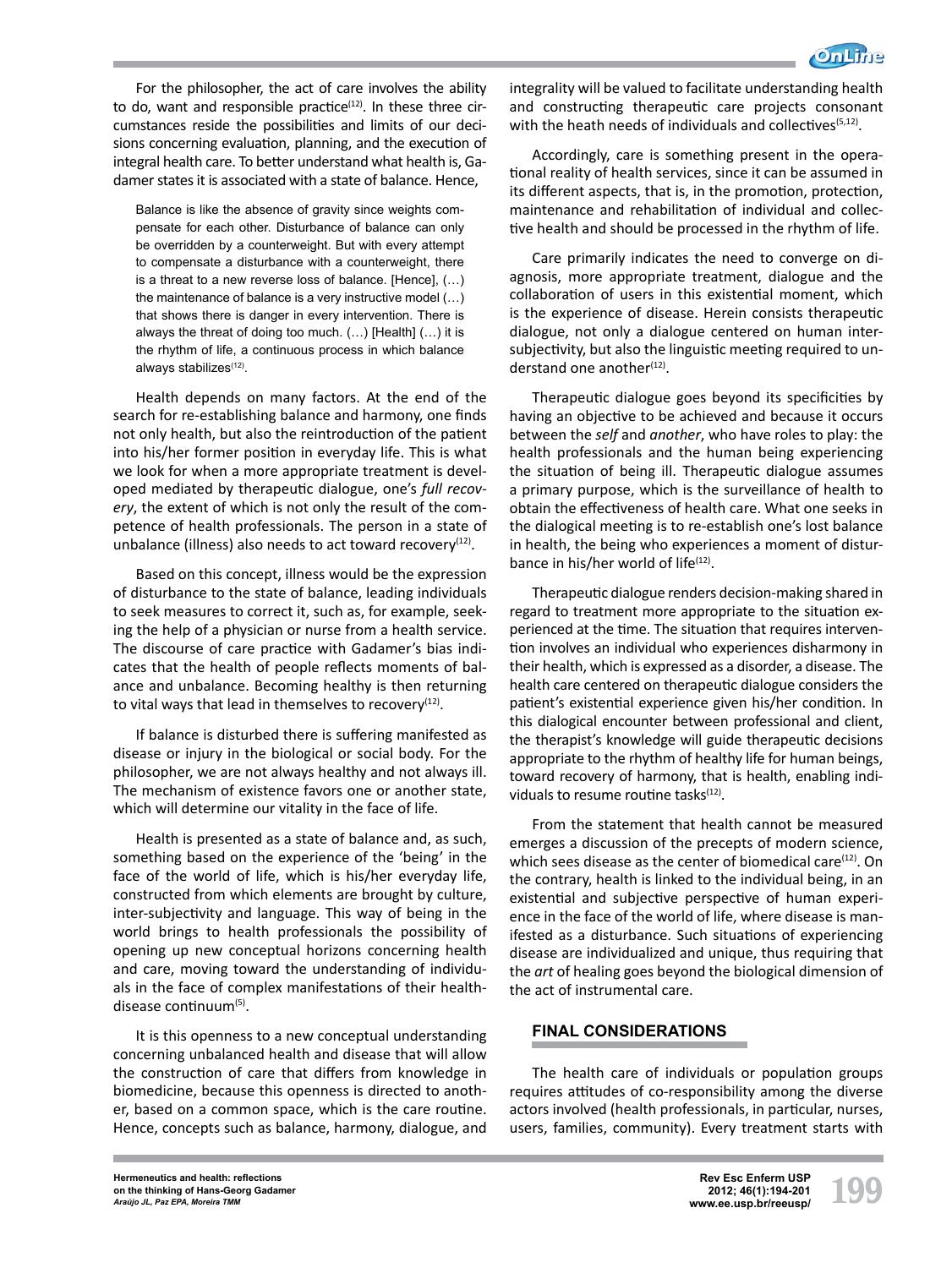

the hands, with touching, with the meeting of the self with another. It is through touch and an attitude of curiosity to identify the experience of living with disease, to examine an unknown body, that the distance between the professional and user is abolished.

Considering such an assertion, nurses, whose object of work is care, should realize that all their behavior and attitudes should, in essence, be endowed with healing (in Heidegger's philosophical meaning) and guided by a dedication toward re-establishing health balance, affected by disturbances accruing from situations of disease that affect individuals<sup>(15)</sup>.

Being guided by Gadamer's thought permits the possibility of interacting with health, grounding a way of thinking and doing nursing. By acting openly with another willing to listen, nurses permit themselves to dialogue with users who come and seek their care services. Gadamer calls attention to an important point in establishing therapeutic dialogue: there is no dialogue if only the professional with his/her technical-scientific knowledge concerning health and disease conducts the meeting with the patient. The nurse who does not allow the patient to express his/her life project and glimpse his/her intimate modes of care hinders the treatment and re-establishment of balance.

Nurses have greater opportunities to conduct an encounter with health service users using the essential elements of therapeutic dialogue: hearing and listening, seeking understanding and knowledge of the individual experiencing a health disorder, mediated by language. It is from the patient who talks about the experience of living with a disease that one can find 'tips' to decide on the most appropriate treatment.

We all know how hard it is to dialogue in today's world, in which understanding each other became one of the main difficulties of mankind. But we should try because

in the field of health and nursing, we always stand by our patients<sup>(16)</sup>, making an effort to understand them in their dynamics of life and health, enabling a care practice that favors the other person in his/her existence.

All behaviors and attitudes are endowed with healing and guided by a commitment<sup>(17)</sup>. *Cure is what belongs to the human presence while living*. Gadamer insists that one needs to think in terms of concern, occupation, and dedication as cure, which means it may be found in every behavior and situation of human life. Cure in Heidegger's view can be enabled by an efficient care that favors the human being having a life project, assuming his/her own being, becoming free to recognize and choose one's own possibilities. For those with a mental disorder, cure may be achieved when the individual experiences his/her disease in an authentic manner, recognizing that it is necessary to self-care and become responsible for him/herself in order to enjoy a good quality of life. As opposed to what many say about hermeneutics, it is not merely the art of interpreting but the art and ability to understand $(7,11)$ .

When we think of nursing care in the context of health, we specifically refer to the care practices performed by nurses in the routine of primary health care services in coexistence between the self and another<sup>(18)</sup>. The *self* and *another* are *us*, nurses and patients, we place ourselves in constant dialogue, whose purpose is therapeutic care that favors better health conditions to patients who are under our care daily.

In this context, *dialogue only causes the patient to envision the possibility of awakening his/her own internal activity, which is called 'collaboration'*(12)*, without however becoming disoriented again*. Hence, nurses should collaborate with the re-establishment of balance in health, returning to patients their abilities to live with their condition of being ill, work and relate with other people, be happy and self-care.

## **REFERENCES**

- 1. Minayo MCS. Hermenêutica-dialética como o caminho do pensamento social. In. Minayo, MCS, Deslandes SF. Caminhos do pensamento: epistemologia e método. Rio de Janeiro: FIO-CRUZ; 2008. p. 83-107.
- 2. Ferreira ABH. Novo Aurélio Século XXI: o dicionário da língua portuguesa. Rio de Janeiro: Nova Fronteira; 1999. p. 1127.
- 3. Nunes Junior AT. A pré-compreensão e a compreensão na experiência hermenêutica. Jus Navigandi [Internet] 2003 [citado 2009 nov. 26];7(62). Disponível em: http://jus2.uol.com.br/ doutrina/texto.asp?id=3711
- 4. Lawn C. Compreender Gadamer. Trad. de Hélio Magri Filho. Petrópolis: Vozes; 2007.
- 5. Gacki SRS. Perspectivas do diálogo em Gadamer: a questão do método. Cad IHU [Internet]. 2006 [citado 2009 set. 10];4(16): Disponível em: http://www.ihu.unisinos.br/uploads/publicacoes/edicoes/1158325728.95pdf.pdf
- 6. Caprara A. Uma abordagem hermenêutica da relação saúdedoença. Cad Saúde Pública. 2003;19(1):109-18
- 7. Gadamer HG. Verdade e método I: traços fundamentais de uma hermenêutica filosófica. Trad. de Enio Paulo Giachini. 9ª ed. Petrópolis: Vozes; 2008.
- 8. Gadamer H. Hermenêutica em retrospectiva: Heidegger em retrospectiva. Trad. de Marco Antônio Casanova. 2ª ed. Petrópolis: Vozes; 2007. v. 1.